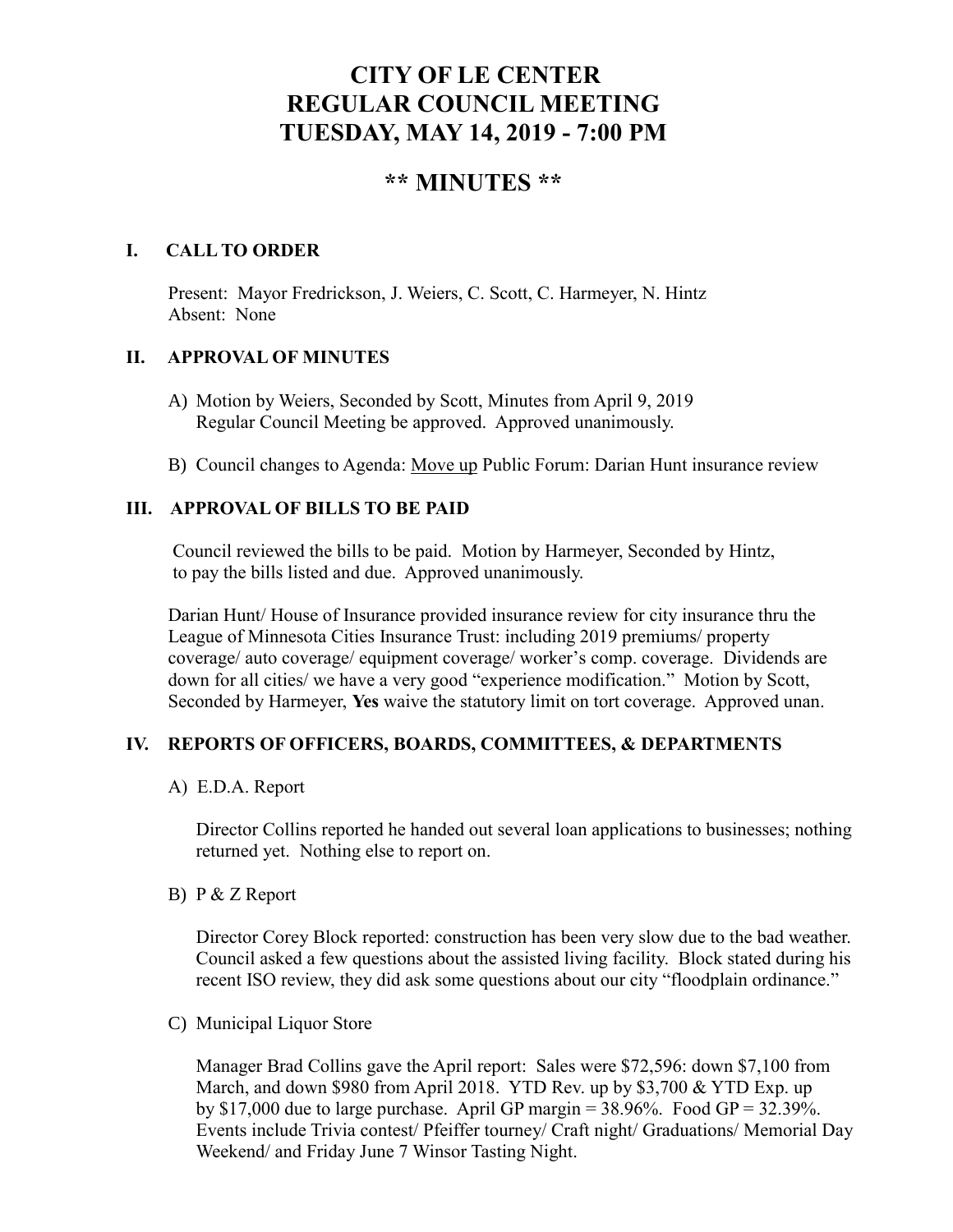- 1) Administrator Collins read a hiring committee recommendation to hire Melissa Kerbel of Faribault as the new F/T Head Bartender position. After some council discussion: Motion by Fredrickson, Seconded by Harmeyer, to hire Melissa Kerbel as the new F/T Head Bartender starting at \$12.00/hr. @ Le Center Muni. Approved unanimously.
- D) Police Department

.

Police Chief Pfarr reported on the police activities for month of April: 168 calls  $@$  2,445 miles patrolled/ total calls up 21%, total miles up 11% for the year. Pfarr reported: with Kind Vet office in Le Center closing soon; he spoke to them about possibly boarding our animals at their St. Peter facility; and they were very interested. Having many problems with the squad computer again/ is starting to enforce the new ordinance on # of vehicles and equipment allowed parked out in open storage. Council questioned why/ what calls are up? Child protection issues/ parking & traffic issues.

E) Water, Sewer, Streets, Parks Departments

Public Works Supt. Curt Roemhildt reported:

- Parks- all fields are very busy already/ have 8 lights out at baseball field: will check fuses, check ballast, then replace the light-bulbs. Price to replace all bulbs at once with new LED =  $$8,200$ . After some discussion, and based on fact that all bulbs are 20 years old and at their useful life-end: Motion by Fredrickson, Seconded by Harmeyer, to replace all 66 field bulbs with new LED. Approved unanimously.
- Pool- piping in the pump room is failing/ no major painting required/ minimal collar replacement needed.
- Water- still looking for the 100,000 gal. per month leak; will start digging for it this week. Water meter radio-read technology is being upgraded/ replaced next month. Several 2" and 3" meters have been replaced or added to the system. Water treatment plant: sand filters may need to be replaced in near future.
- Storm sewer catch-basin is failing at Rolling Hills Drive; will need to be repaired.
- Wastewater- I  $&$  I is bringing in too much water to be treated. Jetter truck: need to replace the pump valve.
- Refuse- 21+ tons in April recycling. Refuse truck: body falling apart; needs some serious welding repairs. Flowers will be coming and put up next week!
- F) Bolton & Menk Engineering
	- 1) Engineer Joel Hawbaker reported: the 2020 street project committee is recommending we progress to the next step in the 429 process. Motion by Hintz, Seconded by Harmeyer, to adopt **Resolution No. 2019F**, thereby ordering the preparation of report on improvement by Bolton & Menk. Approved unanimously.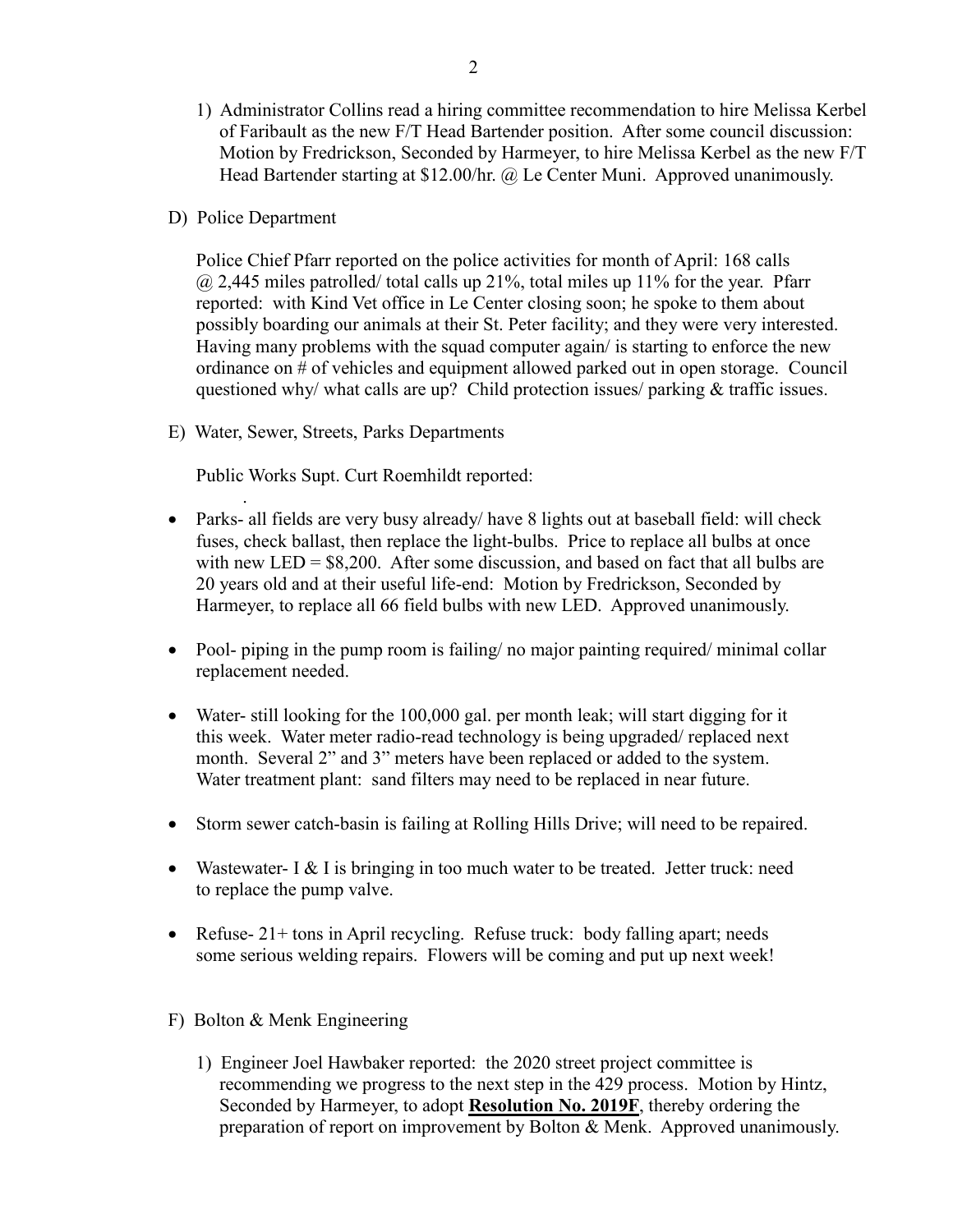2019 sealcoating project will be the 2004 street project east of Cordova Avenue. South Sunrise Ave. will be getting 2" of blacktop overlay repair due to the storm sewer repairs last fall. Should/ can we put up "No trucks" sign on Sunrise Ave.? Council recommends we discuss with the farmer first. Yes- get bids for the sealcoating to approve at the June council meeting.

G) County Fair- Nancy Stauff

 Ms. Stauff reported: old schoolhouse ownership has finally been established; the city owns it?? Bathrooms near the fair office really need some repair work: men's yes/ women's not much. Restaurant storage building is in tough shape after camper hit the building corner; talk to Home Plate Restaurant to get repairs done. No ATV's or golf carts will be allowed on the fairgrounds without a Fair-issued permit. Camping at the fairgrounds will limited to (7) consecutive days after last fall's issues. Thurs. - Fair is requesting permission to land helicopter on ballfield: council tentatively gave permission, depending upon where they want to land it and how many times.

# **V. PUBLIC FORUM**

 Engineer Hawbaker spoke for a resident on North Cordova Ave. who is having much water in their basement/ water is coming up their floor drains/ they feel it is a city sewer caused problem/ they do have a foundation drain/ they want the city to remedy the problem. Bolton & Menk had done a complete engineering study of their property and pointed out a number of issues that could be causing this problem and what needed to be done by the homeowner; and the city had sent an accompanying letter stating our position on this problem. The homeowner was present, but left without speaking to the council.

There were no petitions, requests, comments, or communications from the general public.

# **VI. OLD BUSINESS**

- A) Mayor Fredrickson noted the Floodplain Ordinance that had been considered at a public hearing earlier that evening. Motion by Scott, Seconded by Weiers, to adopt **Ordinance No. 2019-1**, thereby approving the ordinance as written, pending publication. Approved unanimously. Preliminary approval has been given by State DNR.
- B) Mayor Fredrickson explained the Streetlight Policy written by city staff; and some of the highlights in the policy. Council generally thought it was a good policy; it puts the onus on the neighborhood to prove that a streetlight is wanted and needed in that area. Motion by Harmeyer, Seconded by Scott, to approve the streetlight policy. Approved unanimous.

# **VII. NEW BUSINESS**

 A) Peter Thelemann (80 ac. farmland renter) was present to make proposal to council: he is looking to install 10,000 ft. of tile in the wet SE corner of the field this fall, in exchange for the city extending his current lease an additional 10 years for the same \$200 per acre. 10,000 ft.  $X \$ \$1.25 = \$12,500 he would pay for and install himself in exchange for the lease extension. Motion by Fredrickson, Seconded by Hintz, to accept this proposal; Atty Moran write the new lease with yearly opt-outs included. Approved unanimously.